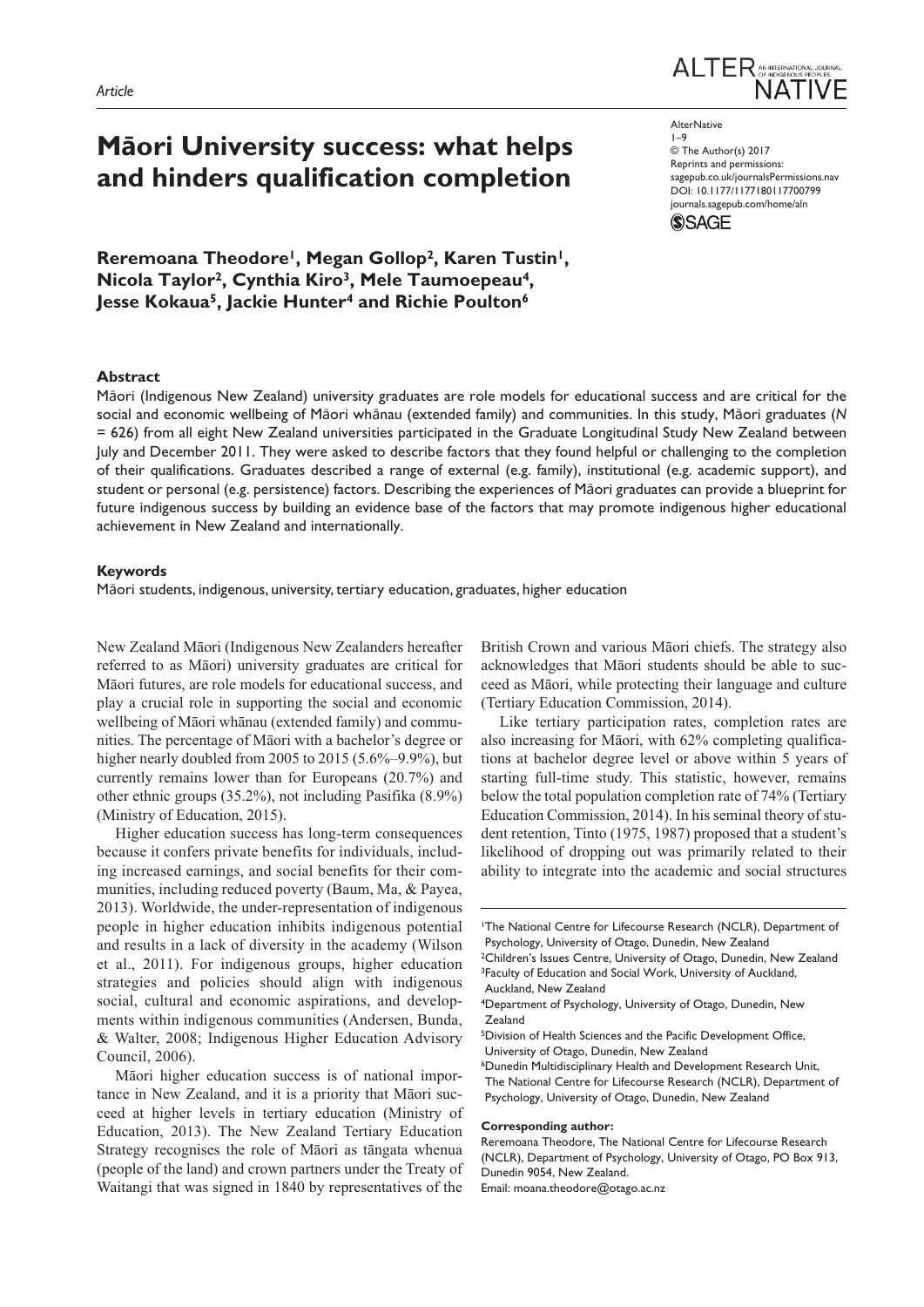of universities (Henley, 2009). His critics have argued, however, that this theory largely ignores the role of the institution, and structural and systemic barriers (e.g. funding inequities); overemphasises individual responsibility, and fails to adequately capture the experiences of indigenous students trying to fit into Western educational environments that do not necessarily reflect their lived realities (Day & Nolde, 2009; Gorinski & Abernathy, 2007; Nikora, Levy, Henry, & Whangapirita, 2002; Wilson et al., 2011).

Over the last 20 years, researchers have identified three key barriers to the participation and retention of Māori tertiary students (Jefferies, 1997; Tertiary Education Commission, 2012). First, external barriers including family responsibilities, community commitments, and financial issues (Hunt, Morgan, & Teddy, 2001; Levy, Williams, Thompson, & Vaughn, 2002; McMurchy-Pilkington, 2011; Reid, 2006). Second, institutional barriers including monocultural university environments and curricula; a lack of Māori staff and visible Māori role models; non-inclusive, competitive, or unwelcoming tertiary environments; and a lack of, or inappropriate, support systems (Hunt et al., 2001; Levy et al., 2002; Mayeda, Keil, Dutton, & 'Ofamo'oni, 2014; Reid, 2006). Last, student or personal barriers including negative schooling experiences prior to entering university, inadequate academic preparation, transitional difficulties from school to university, a lack of familiarity with academic expectations and environments, being first-generation students, a lack of confidence in accessing resources, and being too whakamā (shy, embarrassed) to seek help (Hunt et al., 2001; Levy et al., 2002; van der Meer, Scott, & Neha, 2010).

Researchers have also identified a number of factors that are associated with Māori student success. First, whānau and financial support are crucial for many Māori students (Greenwood & Te Aika, 2008; Hunt et al., 2001). Second, strong, respectful, and nurturing relationships with lecturers, tutors, and staff who provide appropriate academic and pastoral support are key facilitators of student success (Airini et al., 2009; Curtis et al., 2012; Greenwood & Te Aika, 2008; Hunt et al., 2001; Madjar, McKinley, Deynzer, & van der Merwe, 2010). Third, peer and tuākana (older or more expert "brothers/sisters") support, culturally safe spaces or havens, and kaupapa Māori (Māori principles) tutorials that create a whānau-like environment, and support group work and cooperative learning are important contributors (Airini et al., 2009; Curtis et al., 2012; Henley, 2009; Hunt et al., 2001; Mayeda et al., 2014). Fourth, studies have shown the importance of strong Māori leadership and role models, Māori academic staff, and culturally appropriate and relevant curricula, teaching practices, and activities (Airini et al., 2009; Curtis et al., 2012; Greenwood & Te Aika, 2008; Henley, 2009; Hunt et al., 2001; Mayeda et al., 2014). Last, success is also fostered when students have a good understanding of academic requirements and skills, feel motivated, and set goals (Airini et al., 2009; Hunt et al., 2001).

These New Zealand findings align with overseas research detailing the formidable barriers both within and outside of the university environment that indigenous students face (Andersen et al., 2008). There are also similar

facilitators of higher education success internationally, including appropriate cultural and family support; a connection to culture, community, and homeland; and the importance of giving back to tribal community, being role models, and helping others (Craven et al., 2005; Day & Nolde, 2009; DiGregorio, Farrington, & Page, 2000; Jensen, 2011; O'Rourke, 2008).

Students are exceptional advisers for identifying areas of improvement within higher education (Airini et al., 2009). Of note, student perspectives do not always align with those of staff. For example, Guillory and Wolverton (2008) found that faculty identified financial support and academic programmes tailored to meet the needs of indigenous students as key support factors. Financial difficulty and lack of academic performance were described as key barriers. The same factors were also identified by Native American students; however, the most important aids were family, giving back to their communities, and on-campus social support from staff and peers. Family structure (such as single parenthood), lack of academic preparation, and inadequate financial support were also regarded as barriers by these students. In this way, determining what helps or hinders qualification completion from the perspectives of indigenous students can help to build an evidence base that may enable government and tertiary institutions to better serve indigenous students and their communities. This information may also help educators to identify students who are having difficulties early on before they become overwhelmed (Hunt et al., 2001).

To sum, research has provided important insights into the factors that hinder and facilitate indigenous higher education success. Most of these studies are limited, however, by employing small sample sizes and focusing on specific disciplines or specific programmes that support indigenous students within one or few institutions. There are few largescale, representative, longitudinal studies of graduate experiences and outcomes, particularly ones that follow indigenous graduates (Craven et al., 2005). In this study, we have attempted to address these limitations by asking Māori graduates enrolled in the Graduate Longitudinal Study New Zealand (GLSNZ) to identify the key barriers and facilitators of their success at university. The GLSNZ is an ongoing, longitudinal project that, over a 10-year period, investigates the outcomes of graduates from all eight New Zealand universities. The GLSNZ also has a Māori research policy that highlights the need to maximise the study's contribution to sustaining and improving Māori educational outcomes, has a commitment to the Treaty of Waitangi, and states that all ethnicity-related analyses are done in partnership with Māori researchers who lead studies focused on Māori graduates (Tustin et al., 2015).

## **Methods**

#### *Participants and procedure*

Participants were members of the GLSNZ, which has been described in detail previously (Tustin et al., 2012). In brief, baseline sampling was conducted across all eight New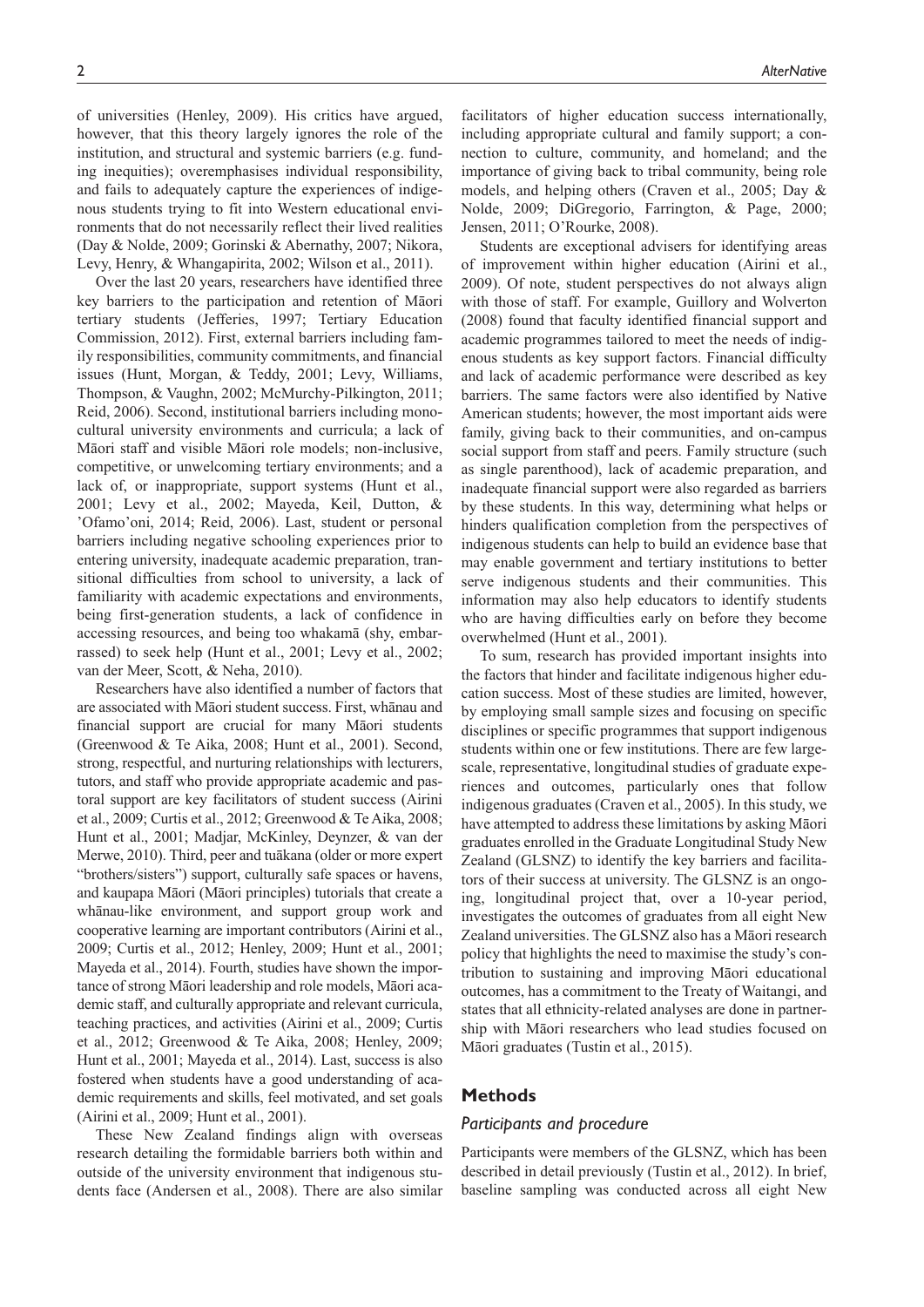Zealand universities between July and December 2011. A randomly selected (stratified by university), representative sub-sample  $(N = 13,343)$  of all potential 2011 graduates (approximately 36% of the expected total graduate population) was identified and invited to participate in an online baseline survey and three follow-up surveys over the next decade. All international PhD students, and all students from the smallest university (Lincoln), were invited to participate. Participants were those enrolled in a programme of study that would have allowed them to graduate with a bachelor's degree or higher after the successful completion of their studies in 2011.

Māori individuals and groups were consulted at each individual university and the questionnaire was piloted with Māori students. Consultation was undertaken with Te Kāhui Amokura (Universities New Zealand Māori Consultation Committee) and the Ngāi Tahu (principal Māori tribe of New Zealand's southern region) Māori Consultation Committee. Informed consent was obtained from all participants. The New Zealand Multi-region Ethics Committee approved the baseline survey in 2011.

Eligible students were contacted by letter and email. Nonresponders and non-completers were sent multiple reminder emails, and contacted up to four times by trained call centre staff. Māori participants who were slow to complete the survey were contacted by Māori call centre staff. Of the randomly selected sub-sample  $(N = 13,343)$ , there was a 72% response rate (including those who started, but did not complete, the survey). A conservative criterion of full survey completion (400+ questions) was required for ultimate inclusion in the GLSNZ, resulting in a founding cohort of  $N = 8,719$  to be followed over a 10-year period. Of those,  $n = 626 (7%)$ reported Māori ethnicity. Ethnicity was self-reported, using a standard New Zealand Census question, which allows multiple ethnic identities to be selected. This study focuses specifically on those reporting Māori ethnicity. The background and characteristics of the Māori participants have been described in detail previously (Theodore et al., 2016). In brief, their average age was 29 years, 29% were male, 68% were undergraduates, and 63% were studying full-time in 2011. In addition, 50.8% were studying Humanities or Education, 17.7% Commerce, 15.4% Science or Engineering, 10.9% Health Sciences, 2.8% Law, and 2.4% PhD study.

#### *Measures and analysis*

Baseline survey information was collected across a broad range of domains, including general and background characteristics; university experiences; aspirations, goals, and values; earnings and assets; health and wellbeing; personality; and community involvement (Tustin et al., 2012). In this study, we examined survey information on barriers and facilitators of university success. Specifically, participants were asked whether there were any key factors that helped or hindered the completion of their qualification. Of those who responded "yes", open-ended spaces were provided for participants to detail those factors.

A content analysis was undertaken on participants' text responses. A detailed coding scheme to classify **Table 1.** Factors that helped Māori university graduates (*N* = 382 participants) to complete their qualifications.

| Broad categories            | Percent          |
|-----------------------------|------------------|
| Family                      | 39.3             |
| University-Academic         | 28.3             |
| Student or personal factors | 20.2             |
| Friends                     | 18.3             |
| University-Other            | 16.5             |
| Peer support                | 10.5             |
| Financial                   | 9.7              |
| Other support               | 8.9              |
| Partner                     | 7.3              |
| Employment                  | 6.5              |
| Childcare                   | 2.1              |
| Religion                    | $\overline{1.8}$ |
| Therapy                     | $\overline{1.3}$ |
| Residence                   | 0.8              |
| Miscellaneous               | 2.1              |
| Unclear                     | I.6              |

Participants could provide multiple responses and these responses could be categorised into more than one factor, hence percentages do not sum to 100%.

participants' responses into categories was derived inductively from their responses using a thorough process of ongoing revision and refinement (Thomas, 2003). If participants indicated more than one factor that helped or hindered their qualification completion, then each factor was coded. For example, if a participant stated, "I got depressed after my father died," then this was coded as two barriers: "mental health" and "death/bereavement". Multiple incidences of the same factor, for example, "the support of my mother and my sister was helpful" was coded only once as "family support". The coding process resulted in 51 codes for key factors that helped, and 80 codes for key factors that hindered qualification completion. These codes were then collapsed into broad categories (as outlined in Tables 1 and 2). All of the participants' responses were coded by one coder (who developed the coding scheme) and a second coder independently coded 16% of the participants' responses for the total sample to assess inter-rater reliability. Agreement between the coders was 84.9% (Cohen's κ  $=$ . 84) and 82.9% (Cohen's  $\kappa = .82$ ) for the helping and hindering factors, respectively.

# **Results**

## *Factors that helped qualification completion*

In all,  $61\%$  ( $n = 382$ ) of Māori graduates described key factors that helped qualification completion, which fell into 14 broad categories (Table 1).

For the Māori university graduates who identified factors that helped them to complete their qualification  $(n =$ 382), family was the most frequent response (39.3%). This category included general references to whānau, family, or family members; family support; and family as sources of love, motivation, encouragement, and inspiration: "*… support from my whānau whānui* [wider family], *hapū*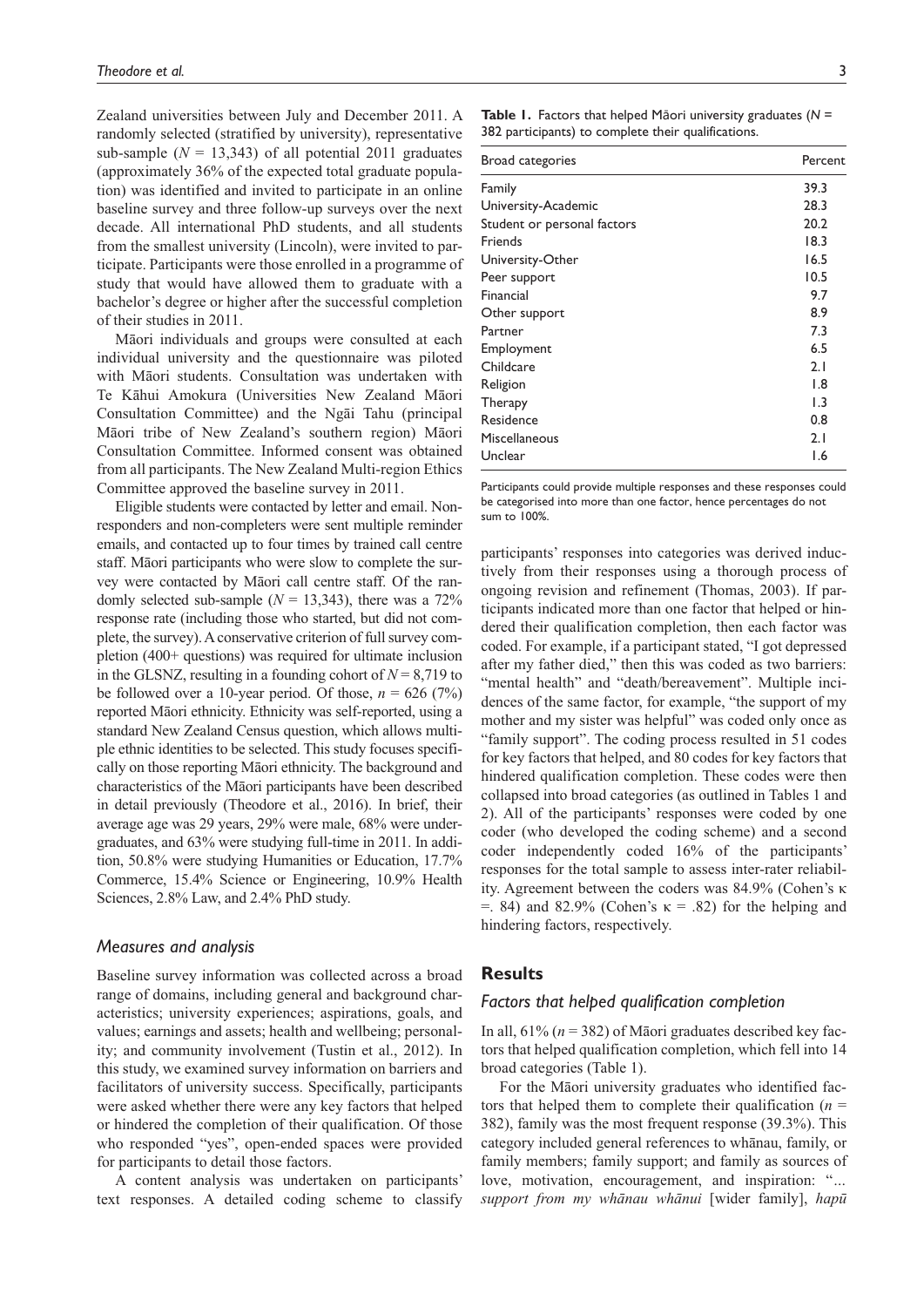| Broad categories             | Percent |
|------------------------------|---------|
| Family responsibilities      | 21.3    |
| Student or personal factors  | 20.9    |
| Health                       | 19.1    |
| Financial                    | 16.3    |
| Employment                   | 15.2    |
| University-Academic          | 11.3    |
| University-Other             | 9.6     |
| Bereavement                  | 9.6     |
| Natural disasters or weather | 6.7     |
| Time pressure                | 6.0     |
| Lack of support              | 5.3     |
| Pregnancy or birth           | 4.3     |
| Residence                    | 2.5     |
| Interpersonal relationships  | 2.5     |
| Miscellaneous                | 7.8     |
| Unclear                      | IJ      |

**Table 2.** Factors that hindered Māori university graduates (*N* = 282) completing their qualifications.

Participants could provide multiple responses and these responses could be categorised into more than one factor, hence percentages do not sum to 100%.

[subtribe], *relatives, elders … my wonderful partner/children*" (Female postgraduate, participant 236).

Family provided practical (e.g. childcare) and financial support. Examples included one female undergraduate (participant 53) who received "*Support from family such as buying food, petrol, and textbooks. Providing childcare*", while a male postgraduate (participant 154) described living at his parents' home and not having to pay rent.

Children were a source of motivation for participants who were parents. Graduates highlighted their desire to build a better life for their tamariki (children) and be role models for educational success for whānau. Being one of the first in their family to graduate was clearly a motivating factor:

… beautiful tamariki (who keep me motivated—I am doing this so they see me succeed at tertiary level so they feel inspired to do the same). I didn't grow up with academic parents nor did they expect this of me. (Female undergraduate, participant 453)

University-Academic factors (relating to academic matters) were the next most frequently mentioned (28.3%) for helping qualification completion. This category included comments about supervision and teaching; academic staff; the content, delivery, and assessment of academic programmes or papers; mode of study (intramural or extramural); and practicums or work experience. The support of supervisors, lecturers, tutors, and mentors who were described as friendly, caring, understanding, and engaging was helpful:

Amazing and supportive staff … helped me find an academic pathway which was well suited to me. Working with lecturers and course advisors I managed to complete my bachelors degree, honours (first class) and am now doing a Masters. (Female postgraduate, participant 467)

Teaching staff who were experienced, enthusiastic, passionate, respectful, and knowledgeable and who fostered a warm, welcoming environment helped to motivate graduates. Māori staff, including specific examples of academic staff and services, were identified.

The availability of extramural programmes, flexibility in the way that courses were structured, and being able to study part-time or suspend studies for a period of time were also described as helping students to complete their qualifications.

Student or personal factors were identified by 20% of participants and included personal attributes and behaviours like commitment, determination, perseverance, time management, discipline, hard work, goal-oriented thinking and behaviour, a desire for a better future, personal belief in oneself and one's academic abilities, and passion. For example, a female postgraduate (participant 208) described her passion for her research about people and the environment.

Graduates described being motivated by future benefits including better job opportunities and income. An interest in one's course, having prior knowledge and related work experience, and previously, or currently, working within academic environments also helped.

University-Other factors included generic references to the university or university staff; comments about non-academic staff (administrators, student liaison officers, and career, course, or scholarship advisors); university facilities, resources, or services; and student support services. Māori student support services (including those within academic divisions) and Māori support staff were identified as key influences that helped graduates to complete their qualifications. Also included were tuākana programmes or networks, kaupapa Māori tutorials, cultural support, and cultural responsiveness:

Being able to walk into a study room full of other Māori students (in the Tuākana programme) of all shades of white and brown and not have to even once think of my ethnicity (negative stereotypes), but just get on with studying, and sharing, and laughing. (Female postgraduate, participant 218)

Māori graduates mentioned specific Māori student associations, services, and admission schemes across the different universities that supported them. Other university-based support included doctors at campus health services, the student health centres in general (e.g. free student health services), counsellors and psychologists, student financial services, and library services and resources.

Other, less frequently mentioned factors that helped qualification completion included support from friends (18.3%) both within and outside of the university setting, peers (10.5%) in the university environment, and partners (7.3%) (e.g. boyfriends or girlfriends). Financial support (9.7%) included support from the government, employers, family and partners, scholarships, awards, funding, loans, and other sources of income. Included were specific iwi grants and Māori scholarships or bursaries. Employment factors (6.5%) included study leave assistance, supportive colleagues, and employers who were understanding, flexible, or who paid tuition fees.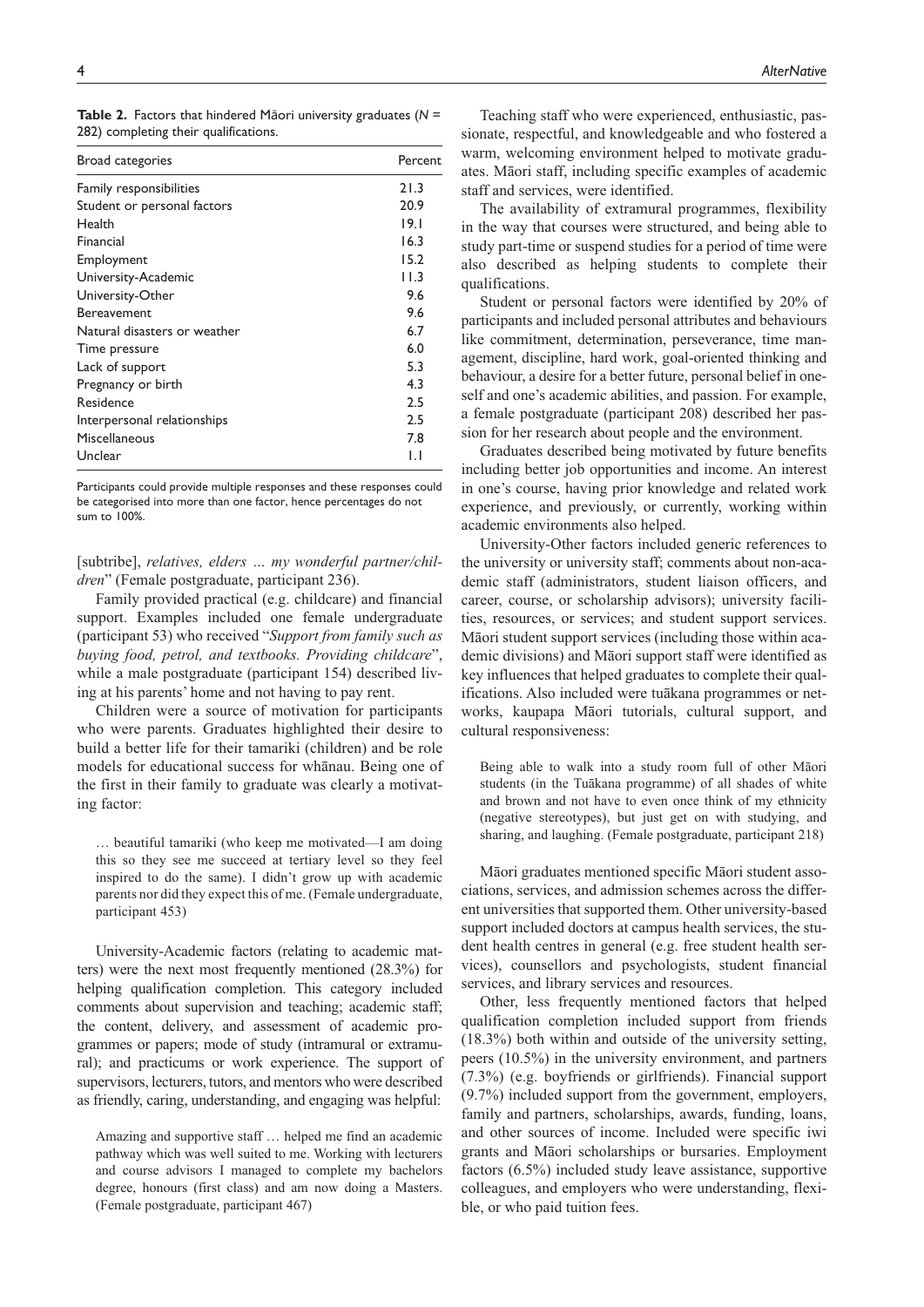## *Factors that hindered qualification completion*

In all, 45% of Māori graduates ( $n = 282$ ) described key factors that hindered qualification completion, which were classified into 14 broad categories (Table 2).

Of the Māori university graduates who identified factors that hindered qualification completion  $(n = 282)$ , family (21.3%) was the most commonly stated factor. This included caregiving responsibilities, and family commitments, obligations, and crises: "*The interruptions of whānau/hapū/iwi* [extended family/subtribes/tribes] *who need support in life generally. There is a pull when family calls for help and the studies go on the back burner while decisions and help are put into place*" (Female postgraduate, participant 370).

Family barriers to completion included parenthood, caring for family members, family members' illnesses, limited or lack of family support, and balancing family life with study and work. One female undergraduate illustrated this by describing herself as a parent with two preschool children who had no support networks in the area where she was studying. Graduates described studying part-time and extending their studies in order to complete their qualifications because of family responsibilities. Being a solo parent was described as challenging, as was "*the lack of consideration for the extra difficulties that must be juggled with studying*" described by one female undergraduate (participant 468).

In all, 21% of graduates who reported hindering factors described student or personal factors. These included a lack or loss of confidence, focus, motivation or interest, and shyness. For some, this was related to being unsure of what to study or which career path to take: "*Lost motivation to study … due to losing sight of career prospects, and decreasing subject interest*" (male undergraduate, participant 154).

Being unprepared for university study and lacking study or learning skills, and a difficult transition from school to university, also made qualification completion difficult, for example, "*My general lack of awareness of university expectations*" (male undergraduate, participant 374). Changing, failing, or repeating papers; missing assignments; and changing courses, majors, mode of study, or universities were also described as hindering qualification completion.

A broad range of health issues (physical and mental) were detailed by 19.1% of participants who described factors hindering qualification completion. These included illnesses, disabilities, hospitalisations, injuries, and surgeries. Problems with alcohol and stress were also identified and some graduates cited multiple health issues. For example, one female undergraduate (participant 577) described, "*physical illness, mental stress and life events*."

Financial issues were identified by 16.3% of those who outlined factors that hindered their qualification completion. Issues included university costs (e.g. fees and textbooks), financial hardship, a lack of scholarships, not having access to student allowances, running out of funding, concerns over student debt, having to work while studying for financial reasons, and issues with Studylink (New Zealand's student loans and allowances government service). "*Financial strain! Having to give up full-time work to study meant I could not afford food for myself and my daughter most weeks*" (female undergraduate, participant 53).

Employment was identified as hindering qualification completion by 15.2% of participants. Work commitments (full-time or part-time), multiple work contracts, and issues with work or study balance were described. One male postgraduate (participant 299) reported, "… *not having enough time between work and study to do a better job in my studies*." Another male undergraduate (participant 85) said, "*Working full time meant only being able to complete one paper per semester, so perseverance was key*."

Moreover, Māori graduates described multiple, interrelated factors as impacting on their studies. "*Multiple demands. Employment, partner, children, house maintenance, injury, church, community, sports coaching*" (male postgraduate, participant 172). Graduates mentioned having to work to support their families while studying. The cost of childcare while studying also created financial strain. One male undergraduate (participant 123) described having to raise six children on one income while studying.

The University-Academic category (identified by 11.3% of participants who described hindering factors) included issues related to supervision, teaching, and academic staff (supervisors, lecturers, or tutors); the content, delivery, and assessment of academic programmes or papers; work experience or practicums; and lack of academic support or peer support or engagement. For example, a female postgraduate (participant 236) said that her university "… *lacked culture friendly support/lecturers*." Another female postgraduate (participant 180) mentioned, "*Some of the lecturers at the university and their ideologies*."

In addition to academic factors, Māori graduates identified other university factors (9.6%) that hindered their qualification completion, including administrative issues or errors; poor support or course advice; issues with university resources, services, and facilities; lack of availability of courses or papers; course restructuring; and issues with non-academic staff. Institutional factors related to Eurocentric university environments were also included. One female postgraduate (participant 393) described the integration of Māori concepts or ideas as non-existent and stated, "*Come on, we live in a bicultural society!*" Another female undergraduate (participant 225) stated that the university environment did not cater to the needs of Māori students whose contributions were not valued in an environment that is "*alien to the culture of Māori upbringing*", and a female postgraduate (participant 218) said, "*Racial prejudice (probably largely unintentional) toward Māori, and totally misconstruing our beliefs, values, and intentions, probably due to Eurocentric-dominated societal norms and perspectives in NZ. Good learning though for a desire to stop it*."

Bereavement and tangihanga (Māori funeral rite) impacted upon qualification completion for 9.6% of participants who identified hindering factors, including a lack of understanding from members of the university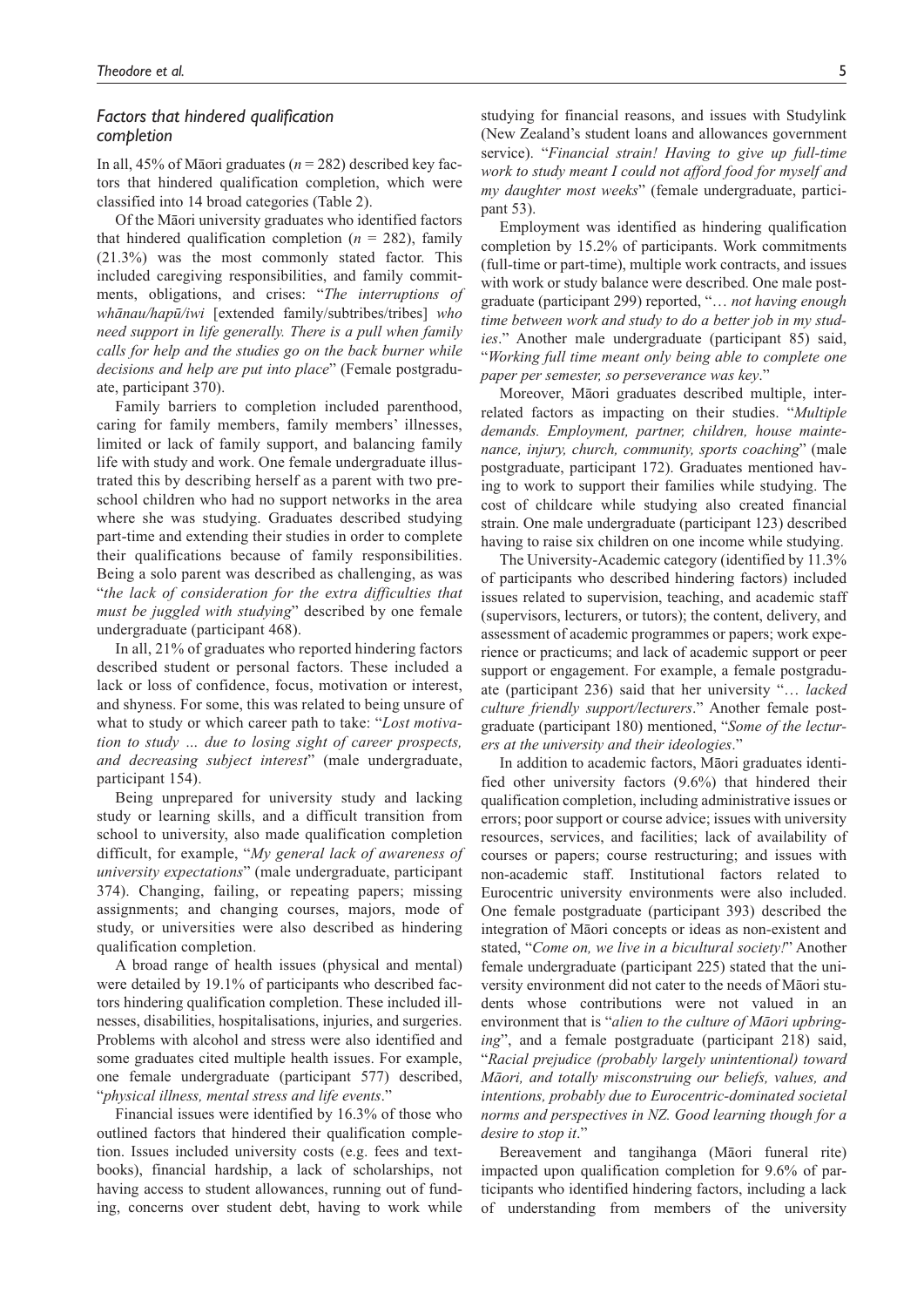community regarding the impact of bereavement. A female postgraduate (participant 402) shared the following experience:

I had five family members pass away in my final year of study—the university would not grant me an extension as they felt my life was too "hectic." This was not their decision to make. I received no support from them and this meant that I was going to fail my postgraduate studies.

There were a number of other barriers that impacted on qualification completion for Māori graduates. One example was the impact of natural disasters and weather (6.7% of participants); there were graduates studying in Christchurch at the time of the 2010 Canterbury earthquake (7.1 magnitude resulting in widespread damage but no loss of life) and the 2011 Christchurch earthquake (6.3 magnitude resulting in 185 deaths and widespread damage). Other examples of key barriers included a lack of time to study (6.0%); a general lack of support (5.3%); pregnancy, birth, or having a new-born (4.3%); residential issues (e.g. relocation due to earthquakes) (2.5%); and interpersonal relationship difficulties (e.g. separation) (2.5%).

# **Discussion**

In this national study of graduate outcomes, hundreds of successful Māori university graduates described the key factors that helped and hindered the completion of their qualifications. Consistent with previous research, family support was described as the most important factor helping qualification completion. Families provided emotional and practical support, such as accommodation and childcare for students who were parents. The need to work with whānau to support student participation and achievement is crucial (Tertiary Education Commission, 2014). Whānau should feel welcome on campus, be provided with information on education and career options translated into te reo Māori (Māori language), and encouraged to support their family members who are studying (Airini et al., 2009; Craven et al., 2005; Earle, 2008; Tertiary Education Commission, 2012). There is a dearth of research, however, examining effective ways to support whānau participation within universities. Current initiatives include formal welcomes for new students and their whānau, including those held on campus marae (the courtyard of a Māori meeting house). Nationally, staff in Māori university support centres and services often work with whānau (e.g. provide course advice) and a number of staff (Māori and non-Māori) participate in outreach programmes for Māori school students and whānau to encourage young Māori into university study.

Importantly, approximately half (48.4%) of the Māori graduates in the GLSNZ are the first in their immediate family to attend university (Theodore et al., 2016). These students face challenges such as a lack of access to role models who have attended and completed higher education, support in gathering information, and help when making educational (e.g. subject) choices (Nikora et al., 2002; O'Rourke, 2008). First-year experience programmes can provide support for these students and their families, including orientations, parent receptions or welcomes, and providing one-on-one contact with academic advisers (Smith, 2012).

Although family is a huge source of support for indigenous students, family responsibilities were the most frequently described barrier to qualification completion. For some, these responsibilities resulted in them undertaking part-time study and taking longer to complete their qualifications. The pressures of whānau commitments may also be compounded if institutional staff are unwilling to accommodate indigenous students' needs to undertake certain cultural responsibilities (such as attending tangihanga). Balancing multiple obligations including parenting, study, and work placed Māori students and their families under considerable pressure. Previous GLSNZ research has shown that a greater proportion of Māori graduates are parents compared to other graduates (Theodore et al., 2016). Strategies such as the flexible delivery of courses, including evening or weekend classes, may support Māori student participation without compromising family or work commitments (Tertiary Education Commission, 2012).

Research has shown that a key driver of success for many indigenous students is the desire to provide a better life for their families, to help others, and to contribute to community and tribal development (Asmar, Page, & Radloff, 2011; Greenwood & Te Aika, 2008). Universities should support these aspirations by helping Māori students to retain strong tribal identities and whānau or community relationships rather than forcing assimilation into mainstream university culture. Moreover, subjects taught within universities should enable Māori students to build their capabilities to "give back" through their future work (Day & Nolde, 2009). Tertiary providers should also continue to build stronger relationships with whānau, hapū, and iwi to successfully engage Māori communities and support Māori student success (Ministry of Education, 2013).

Although finances were not identified by Māori graduates in their final year of study as the top helping or hindering factor to qualification completion, previous research shows that the provision of sufficient financial support for indigenous students throughout their studies is important (Guillory & Wolverton, 2008). In this study, Māori graduates mentioned iwi grants and scholarships as being key facilitators. Particularly for students who are parents, sufficient financial assistance can help with the mounting costs of living, childcare, and studying (Guillory & Wolverton, 2008).

Our findings are consistent with research showing that relationships are fundamental for indigenous success in a tertiary environment. These include relationships between students and staff, students and the institution, and between students (Gorinski & Abernathy, 2007). Staff who are passionate about their work, have vast subject knowledge and expertise, and are approachable and respectful are important for the retention and educational outcomes of Māori students (Tertiary Education Commission, 2014). University departments should take a proactive approach to building these connections early on (Mayeda et al., 2014).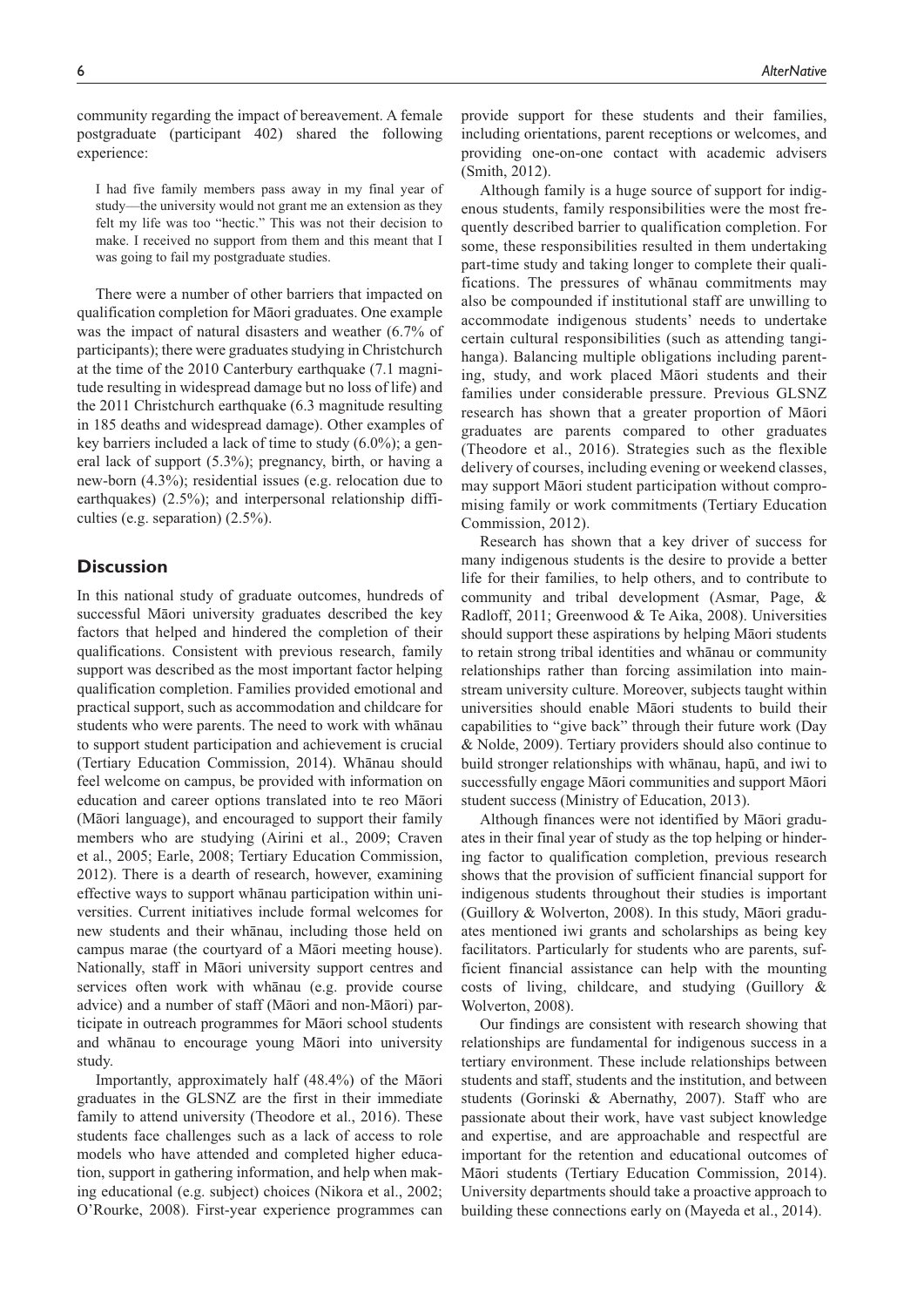Māori students describe the under-representation of Māori staff and role models, and the lack of culturally competent support and supervision as hindering their success (Mayeda et al., 2014). Māori graduates in the GLSNZ noted Eurocentric norms, the lack of integration of Māori concepts and knowledge, and a lack of culture-friendly staff as being hindrance factors. Eurocentric environments send an underlying message to indigenous and non-indigenous individuals that indigenous people, values, and knowledge are separate and different (Andersen et al., 2008). Culturally responsive provision is essential to support the wider development of mātauranga Māori (Māori knowledge) and te reo Māori (Tertiary Education Commission, 2014). For many academic departments, this requires curriculum transformation that recognises and values the experience, contribution, and knowledge of Māori students and their communities (Gorinski & Abernathy, 2007). Moreover, embracing Māori worldviews via pedagogies and research methodologies works to validate cultural identity, reduce alienation, and inspire students (Durie, 2009; Tertiary Education Commission, 2014).

Māori graduates in the GLSNZ identified support services and staff as key influencers of qualification completion. Māori support services, programmes, and networks; Māori student associations; admission schemes; tuākana programmes or networks; and kaupapa Māori tutorials were all described as key helping factors. These represent some of the areas where Māori graduates believe that universities are getting it right in terms of supporting their academic success. Other research provides empirical support that Māori-specific programmes promote an on-campus whānau environment; enhance belonging; promote interdependent versus isolated learning; promote community connectedness; reduce cultural alienation; facilitate interactions between students and academic staff; provide peer support; increase use of university resources, tutorial attendance, and course satisfaction; and reduce students' perceptions that grades are a barrier to postgraduate study (Airini et al., 2009; Curtis et al., 2012; Guillory & Wolverton, 2008; Wilson et al., 2011). In addition, enclaves or cultural spaces create safe havens and supportive environments where Māori culture, language, and identity are the norm (Airini et al., 2009).

Our results suggest that student or personal factors, including determination, perseverance, and being goal-oriented, are important for success. These results support findings from Airini and colleagues (2009) showing that individual drive and goal setting helps Māori to succeed in degree-level studies. Conversely, Māori graduates in the GLSNZ identified shyness and a lack or loss of motivation, interest, and focus as key barriers to qualification completion. In this way, the prior knowledge and experiences that students bring with them to university are important. A number of scholars have described the disadvantages that Māori students experience during formal schooling that result in them being underprepared for tertiary study (Madjar et al., 2010; Mayeda et al., 2014).

Health issues were identified by 19% of the Māori graduates who reported factors that hindered qualification completion. Our previous research has shown that 20% of Māori graduates have a long-term medical condition (Theodore et al., 2016). Encouragingly, graduates also described student health centres, including free health services, counsellors, and psychologists, as key factors helping them to complete their qualifications.

Overall, the present study adds to the body of research showing that a combination of external, institutional, and student or personal factors influence Māori student success. To further improve Māori students' participation and completion rates, effective programmes that are adequately resourced should focus broadly on teaching, students, and organisational change (Curtis et al., 2012). For example, recent evidence suggests that barriers can be reduced by culturally appropriate and responsive policies and strategies, integrated support services, support staff and programmes, and improved institutional practice (Airini et al., 2009; Curtis et al., 2012). To improve equity, institutions often focus on recruitment, financial support, admission programmes, and outreach and support services, before making changes to educational practices like curricula and teaching practices (Richardson & Skinner, 1991). As described previously, however, culturally appropriate and relevant curricula, and effective teaching and learning practices, are important for Māori student success (Airini et al., 2009; Curtis et al., 2012). Worldwide, increasing the prominence and status of indigenous culture, knowledge, and studies; increasing the number of indigenous staff; and increasing indigenous participation in governance and management are key priorities (Indigenous Higher Education Advisory Council, 2006). Furthermore, increasing the expertise of all staff working with Māori (e.g. team training on the Treaty of Waitangi) and increasing their awareness of what Māori students perceive as helping or hindering their success are also important (Airini et al., 2009).

The strengths of this study include the large sample size and the inclusion of participants from all eight New Zealand universities across the range of disciplines at both undergraduate and postgraduate levels. With regard to limitations, the survey was online, whereas face-to-face interviews or focus group discussions may have garnered more in-depth responses. The research focused on qualification completion and may not have captured the factors that graduates perceive as helping or hindering them throughout the duration of their studies. The study also focused on university graduates; we did not survey graduates who received degree-level qualifications from one of the three whare wānanga (places of higher learning) that are publicly owned tertiary institutions, or other tertiary providers.

The limitations of this study notwithstanding, describing the experiences of hundreds of Māori university graduates helps to build an evidence base that can lead to positive changes for indigenous students in educational policy, institutions, and quality improvements nationally and internationally (McMurchy-Pilkington, 2011; Tertiary Education Commission, 2014). To improve equity in graduate outcomes and support Māori success, ongoing work is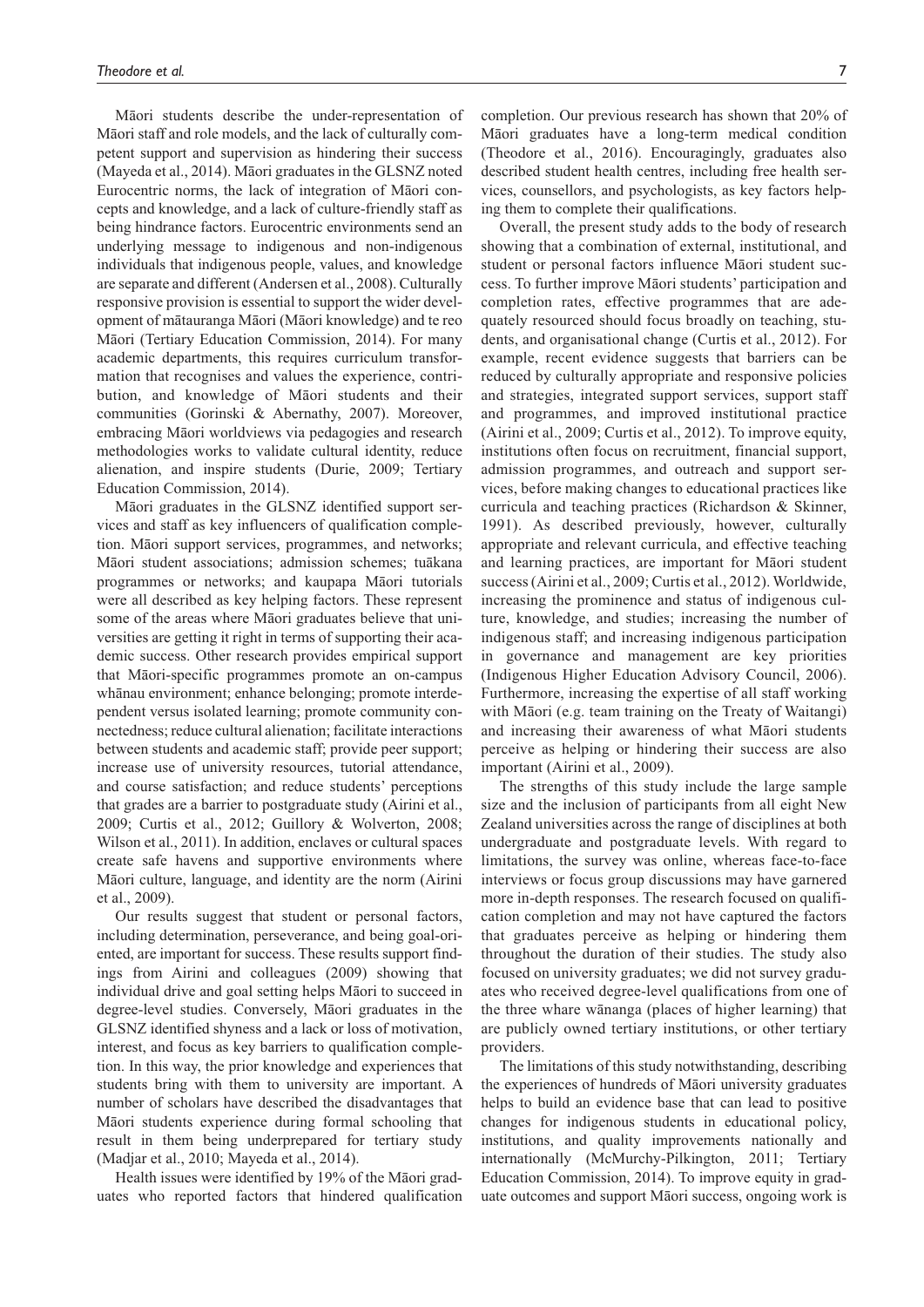required to reduce and remove existing barriers to their university completion. To this end, we have described a number of factors that can boost Māori educational success at higher levels. This is important given the role that Māori university graduates have in supporting Māori social, cultural, and economic aspirations and developments.

## **Acknowledgements**

The authors thank the participants and participating universities who facilitated this study.

## **Declaration of conflicting interest**

The author(s) declared no potential conflicts of interest with respect to the research, authorship, and/or publication of this article.

## **Funding**

The author(s) declared receipt of the following financial support for the research, authorship, and/or publication of this article: The Graduate Longitudinal Study New Zealand baseline wave was funded by the Tertiary Education Commission, Ministry of Women's Affairs, and Ministry of Education.

## **Glossary**

| hapū             | subtribes                                                  |
|------------------|------------------------------------------------------------|
| iwi              | tribes                                                     |
| Kaupapa Māori    | Māori principles                                           |
| Māori            | indigenous New Zealander                                   |
| marae            | the courtyard of a Māori meeting house                     |
| mātauranga Māori | Māori knowledge                                            |
| Ngāi Tahu        | principal Māori tribe of New Zealand's                     |
|                  | southern region                                            |
| tamariki         | children                                                   |
| tāngata whenua   | people of the land                                         |
| tangihanga       | Māori funeral rite                                         |
| Te Kāhui Amokura | Universities New Zealand Māori Con-<br>sultation Committee |
| te reo Māori     | Māori language                                             |
| tuākana          | older or more expert "brothers/sisters"                    |
| whakamā          | shy, embarrassed                                           |
| whānau           | extended family                                            |
| whānau whānui    | wider family                                               |
| whare wānanga    | places of higher learning (publicly owned                  |
|                  |                                                            |
|                  | tertiary institutions)                                     |

## **References**

- Airini, D. B., Curtis, E., Johnson, O., Luatua, F., O'Shea, M., & Ulugia-Pua, M. (2009). *Success for all: Improving Māori and Pasifika student success in degree-level studies Milestone report 8*. Auckland, New Zealand: University of Auckland. Retrieved from [https://cdn.auckland.ac.nz/assets/](https://cdn.auckland.ac.nz/assets/education/about/schools/crstie/docs/final-report-success-for-all-Dec09.pdf) [education/about/schools/crstie/docs/final-report-success](https://cdn.auckland.ac.nz/assets/education/about/schools/crstie/docs/final-report-success-for-all-Dec09.pdf)[for-all-Dec09.pdf](https://cdn.auckland.ac.nz/assets/education/about/schools/crstie/docs/final-report-success-for-all-Dec09.pdf)
- Andersen, C., Bunda, T., & Walter, M. (2008). Indigenous higher education: The role of universities in realising the potential. *The Australian Journal of Indigenous Education*, *37*, 1–7.
- Asmar, C., Page, S., & Radloff, A. (2011). *Dispelling myths: Indigenous students' engagement with university*. Australasian Survey of Student Engagement Research Briefings (Vol. 10). Retrieved from [http://research.acer.edu.](http://research.acer.edu.au/cgi/viewcontent.cgi?article=1001&context=ausse) [au/cgi/viewcontent.cgi?article=1001&context=ausse](http://research.acer.edu.au/cgi/viewcontent.cgi?article=1001&context=ausse)
- Baum, S., Ma, J., & Payea, K. (2013). *Education pays 2013: The benefit of higher education for individuals and society* (Trends in higher education series). New York, NY: The College Board. Retrieved from [http://trends.collegeboard.](http://trends.collegeboard.org/sites/default/files/education-pays-2013-full-report.pdf) [org/sites/default/files/education-pays-2013-full-report.pdf](http://trends.collegeboard.org/sites/default/files/education-pays-2013-full-report.pdf)
- Craven, R., Tucker, A., Munns, G., Hinkley, J., Marsh, H., & Simpson, K. (2005). *Indigenous students' aspirations: Dreams, perceptions and realities*. Barton, Australian Capital Territory, Australia: Commonwealth of Australia. Retrieved from <http://hdl.voced.edu.au/10707/82002>
- Curtis, E., Wikaire, E., Lualua-Aati, T., Kool, B., Nepia, W., Ruka, M., . . .Poole, P. (2012). *Tātou Tātou/Success for All: Improving Māori student success*. Wellington, New Zealand: AKO Aotearoa. Retrieved from [https://akoaotearoa.ac.nz/](https://akoaotearoa.ac.nz/tatou-tatou) [tatou-tatou](https://akoaotearoa.ac.nz/tatou-tatou)
- Day, D., & Nolde, R. (2009). Arresting the decline in Australian indigenous representation at university: Student experience as a guide. *Equal Opportunities International*, *28*, 135–161.
- DiGregorio, K. D., Farrington, S., & Page, S. (2000). Listening to our students: Understanding the factors that affect Aboriginal and Torres Strait Islander students' academic success. *Higher Education Research and Development*, *19*, 297–309.
- Durie, M. (2009, June). Towards social cohesion: The indigenisation of higher education in New Zealand. *Paper presented at the Vice-Chancellors' Forum*. Kuala Lumpur, Malaysia. Retrieved from [http://www.universitiesnz.](http://www.universitiesnz.ac.nz/files/aper_for_ACU_Forum_-_Towards_Social_Cohesion.pdf) [ac.nz/files/aper\\_for\\_ACU\\_Forum\\_-\\_Towards\\_Social\\_](http://www.universitiesnz.ac.nz/files/aper_for_ACU_Forum_-_Towards_Social_Cohesion.pdf) [Cohesion.pdf](http://www.universitiesnz.ac.nz/files/aper_for_ACU_Forum_-_Towards_Social_Cohesion.pdf)
- Earle, D. (2008). *Hei titiro anō i te whāinga: Māori achievement in bachelors degree revisited*. Wellington, New Zealand: Ministry of Education. Retrieved from [https://www.](https://www.
educationcounts.govt.nz/__data/assets/pdf_file/0008/26558/
Report.pdf) [educationcounts.govt.nz/\\_\\_data/assets/pdf\\_file/0008/26558/](https://www.
educationcounts.govt.nz/__data/assets/pdf_file/0008/26558/
Report.pdf) [Report.pdf](https://www.
educationcounts.govt.nz/__data/assets/pdf_file/0008/26558/
Report.pdf)
- Gorinski, R., & Abernathy, G. (2007). Māori student retention and success: Curriculum, pedagogy and relationships. In T. Townsend & R. Bates (Eds.), *Handbook of teacher education: Globalization, standards and professionalism in times of change* (pp. 229–240). Dordrecht, The Netherlands: Springer.
- Greenwood, J., & Te Aika, L.-H. (2008). *Hei Tauira: Teaching and learning for success for Māori in tertiary settings*. Wellington, New Zealand: AKO Aotearoa. Retrieved from [https://akoaotearoa.ac.nz/download/ng/file/group-3846/](https://akoaotearoa.ac.nz/download/ng/file/group-3846/n3866-hei-tauira-full-report.pdf) [n3866-hei-tauira-full-report.pdf](https://akoaotearoa.ac.nz/download/ng/file/group-3846/n3866-hei-tauira-full-report.pdf)
- Guillory, R. M., & Wolverton, M. (2008). It's about family: Native American student persistence in higher education. *The Journal of Higher Education*, *79*, 58–87.
- Henley, M. (2009). Te wero, the challenge: Providing students from ethnic minorities with culturally appropriate learning support during their first year of tertiary study. *The International Journal of Learning*, *16*, 207–219.
- Hunt, H., Morgan, N., & Teddy, L. (2001). *Barriers to and supports for success for Māori students in the Psychology Department at the University of Waikato*. Hamilton, New Zealand: University of Waikato. Retrieved from [http://](http://researchcommons.waikato.ac.nz/handle/10289/466) [researchcommons.waikato.ac.nz/handle/10289/466](http://researchcommons.waikato.ac.nz/handle/10289/466)
- Indigenous Higher Education Advisory Council. (2006). *Improving indigenous outcomes and enhancing indigenous culture and knowledge in Australian higher education: Report to the Minister for Education, Science and Training*. Canberra, Australian Capital Territory, Australia: Australian Government. Retrieved from [http://hdl.voced.](http://hdl.voced.edu.au/10707/56575) [edu.au/10707/56575](http://hdl.voced.edu.au/10707/56575)